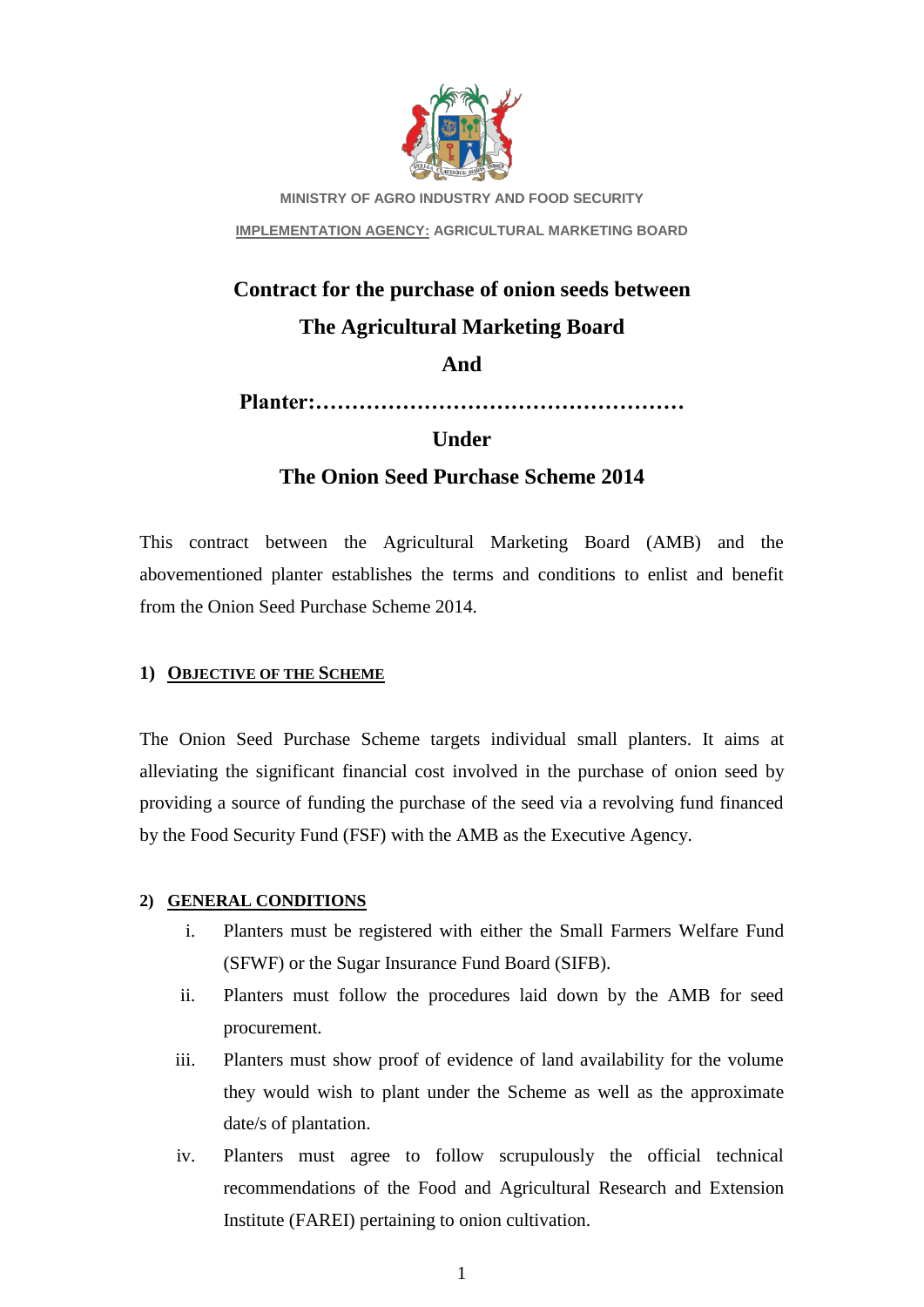- v. Planters will have to make a minimum part payment of 10% of the cost of seed purchased at the AMB. Planters will also benefit from a grant of 10% on the total cost of the seeds purchased at AMB. The remaining amount due shall constitute a debt owed by the planter to the AMB and shall be paid without interest by the planter after the harvest of his crop. No interest will be claimed on the debt to the planter except in case of default, by the planter as specified in this contract.
- vi. For those planters wishing to enlist above 5 Arpents under the Onion Seed Purchase Scheme, a bank guarantee representing at least 50% of the cost of the onion seed will be required. The bank guarantee shall be valid for a period of at least 12 months as from the date of lifting of the seed at AMB. In case of non-payment by the planters the AMB may request the bank to forfeit the required amount with interest from the guarantee.
- vii. In case of death of a beneficiary, his/her heirs shall be liable to pay the amount due under the scheme.
- viii. Under no circumstances will the AMB, which manages and administers the Onion Seeds Purchase Scheme will be liable for any claims for compensation whatsoever emanating from a planter:
	- a) whose cultivation, planted with seed purchased under the Scheme, has been affected, by factors such as poor seed quality, pest and diseases, unfavourable climatic conditions, poor yield, amongst other, or,
	- b) who has not obtained the totality of the volume of seed applied for.

#### **3) FIELD VISITS**

Planters must authorize access to their land to officers of **AMB / FAREI / SMALL**  *FARMERS* **WELFARE FUND (***SFWF***)** for field visits and must submit production figures and any other relevant figures or information as and when required.

## **4) PLANTATION PERIOD**

**(i)** Planters would have put to earth their planting material after July 2014 will not be eligible for the Onion Seed Purchase Scheme. In such circumstances, AMB will request, by way of a registered letter that the planters concerned refund the advances granted to them under the scheme.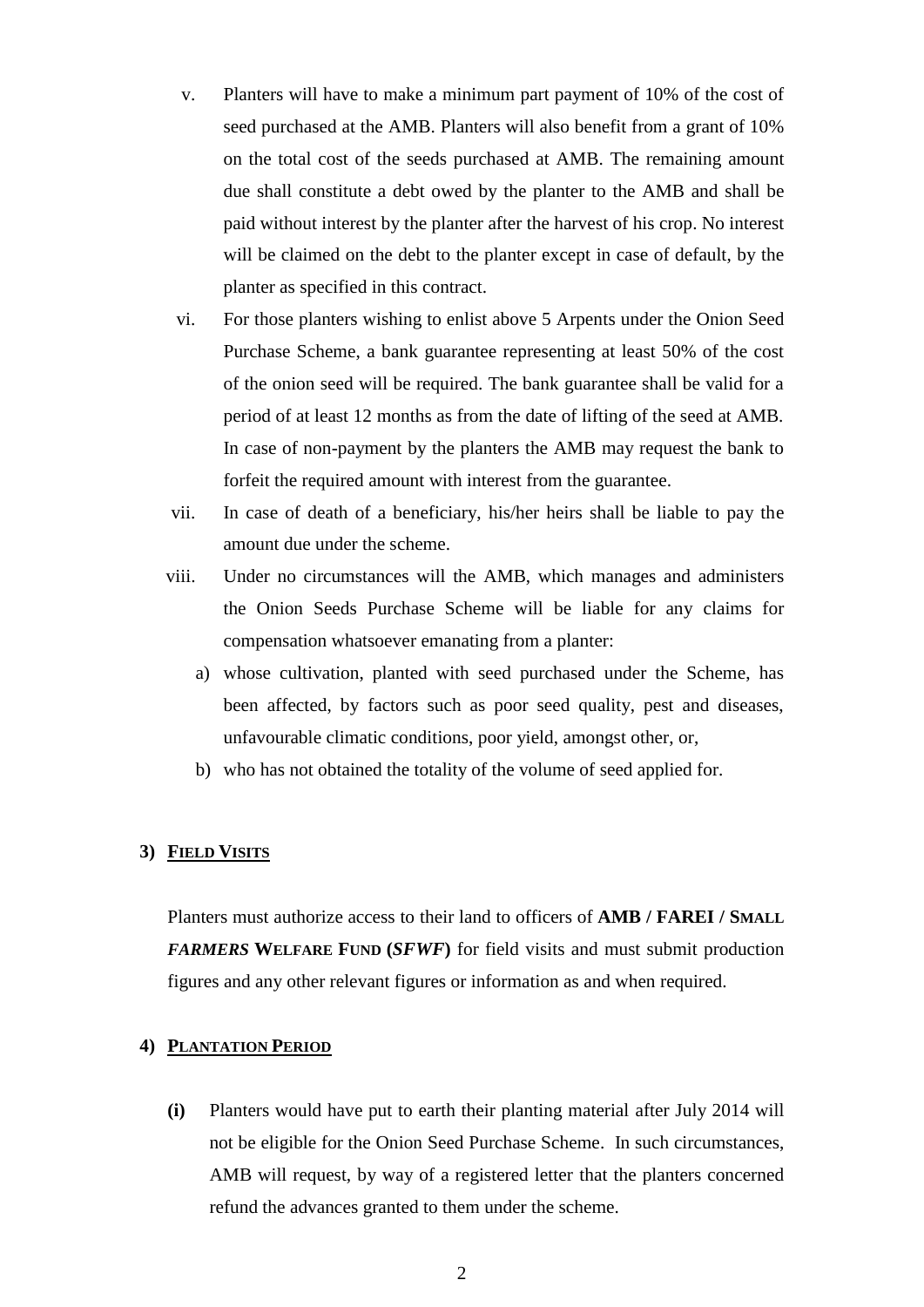**(ii)** The planters concerned by 4(i) above will be given a delay of one (1) month as from the date of issue of the letter, to pay back the said advance. Failure to comply with this condition shall entail legal proceedings being initiated against the planter concerned as well as a ban on the purchase of onion seed or any similar scheme in place at AMB for as long as the amount due has not been refunded.

## **5) REGIONS NOT COVERED BY THE SCHEME**

- **(i)** Planters who cultivate onion in regions so-called "sensitive" (as declared by FAREI) will not be eligible for the Onion Seed Purchase Scheme.
- **(ii)** The term "sensitive" applies to regions:
- a) where the risks that onion plantations might be subjected to disease and pest incidence are high;
- b) showing deficit in rainfall and devoid of water for irrigation and / or irrigation facilities;
- c) the soil is not suitable for onion plantation.

#### **6) REFUND OF ADVANCE**

- **(i)** Planters taking advantage of the scheme will have to sell to AMB a minimum of 3 tonnes of onion bulbs per kilo of seeds purchased, at the official recommended floor price in force for the 2014 campaign. Refund of the advance on the purchase of the planting material at AMB will be automatically deducted at source upon the sale of part the volume sold to the AMB. Any amount left after refund will be paid to the planter.
- **(ii)** All outstanding amounts shall be paid to the AMB within one month following the last date of harvest. Failure to comply with this clause shall entail not only legal proceedings against the planter/s concerned, but also a ban on the purchase of onion seed through AMB as long as the amount due has not been paid back.